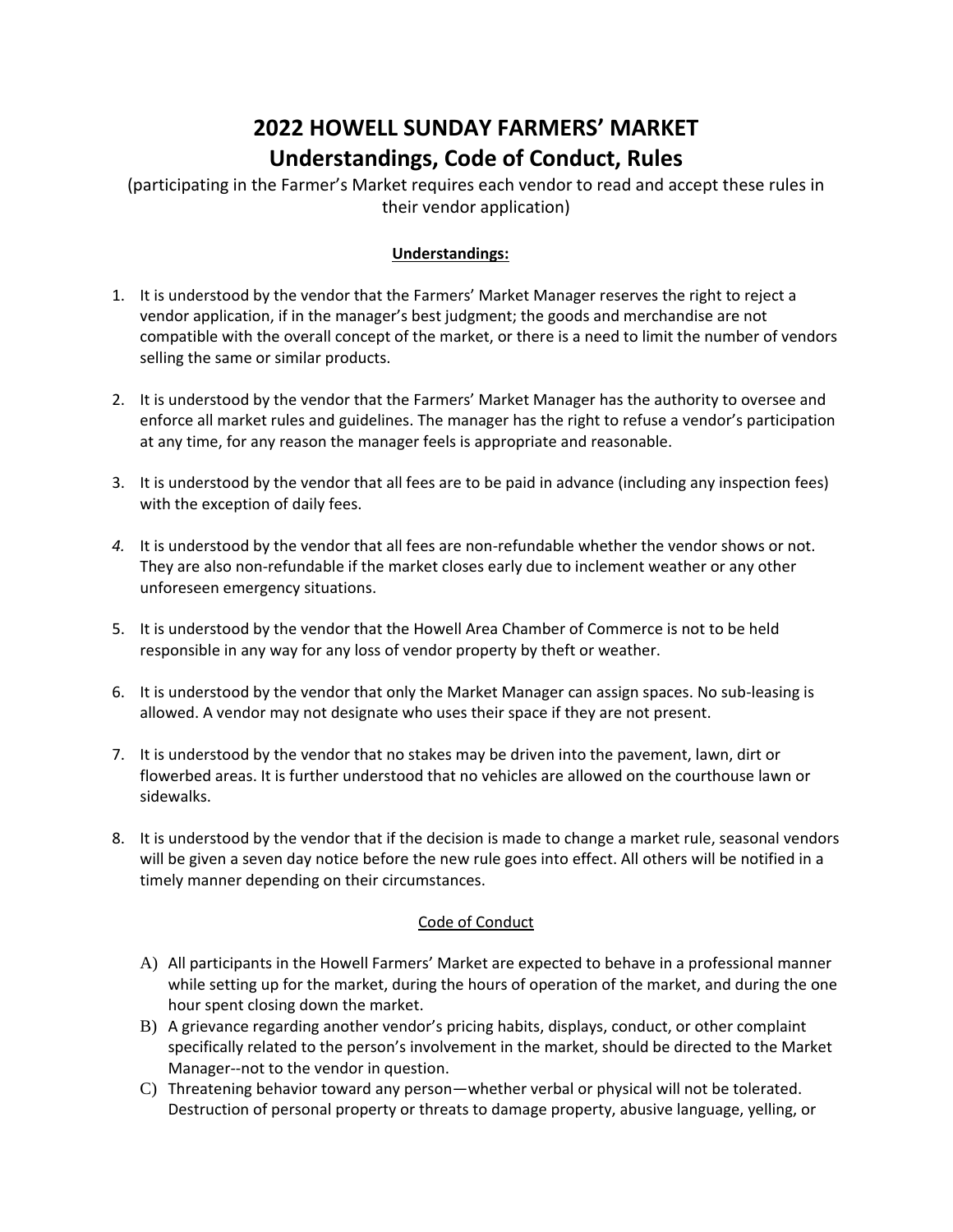sexual harassment will not be tolerated. Any of the parties involved may be asked to leave the market. A probationary period may be implemented by the Market Manager, or the parties involved may be permanently barred from participating in the market.

## Rules

- 1. All plant, nursery stock, and fruit and vegetable growers are required to have a verification inspection by Howell Chamber of Commerce personnel, or a designated representative. This verification will be good for 5 years, unless a written and signed complaint is received by the market manager. If a written complaint is filed with the market manager, a re-verification will take place within ten days. Confirmed violations can result in a probationary period for the vendor or a loss of market privileges. The vendor will be responsible for the \$25 cost of the reinspection. If the re-inspection shows that the complaint was not valid, then the vendor initiating the complaint will pay the \$25 charge for the re-inspection.
- 2. This market is not an outlet for resale or wholesale agricultural products or other merchandise. Items for sale should be home grown, produced or hand-crafted. They should not be manufactured, factory produced or grown by another farmer. **NOTE: Produce should not be purchased from wholesalers or other growers for the purpose of reselling at the market Any EXCEPTION to this rule would not be permitted without the PRIOR approval of the Market manager at least 5 days before the item is brought to market. At that time the name of the original manufacturer/grower and their contact information MUST BE SUPPLIED to the Market manager. The Manager has the final say as to whether or not the item/produce would be allowed. If approved the product/produce would have to be clearly labeled with the name of the other farmer identified for the purpose of transparency for the customer. Failure to follow this process will result in the denial of any outside products/produce being allowed into the market by the offending vendor.**
- 3. Vendors are responsible for their own sales tax, licensing and permits required by local, state and federal governments. Vendors are expected to abide by all Michigan laws and governing agencies. Copies of all applicable licenses and permits are required each year, and will be kept in the vendor's file at the Howell Area Chamber of Commerce office.
- 4. All vendors with a reserved space must be at the market, or have contacted the Market Manager by 7:45 a.m. the day of the market. If the manager has not been contacted by 7:45 a.m. the manager has the right to fill the space.
- 5. Vendors must be set up and ready to sell by 8:30 a.m. Once you have committed to the market on any given Sunday you are expected to stay for the duration of the market day (9am to 2pm). No vendor should pack up or attempt to leave the market prior to the 2pm closing time.
- 6. Vehicles must be out of the market area by 8:45 a.m.
- 7. Vendors set their own prices. Prices should be fair to the consumer, and considerate of other vendors. Blatant and purposeful undercutting of other vendors is not allowed.
- 8. All vendors will be responsible for any injury to themselves, other vendors, or the public, while moving merchandise in or out of market.